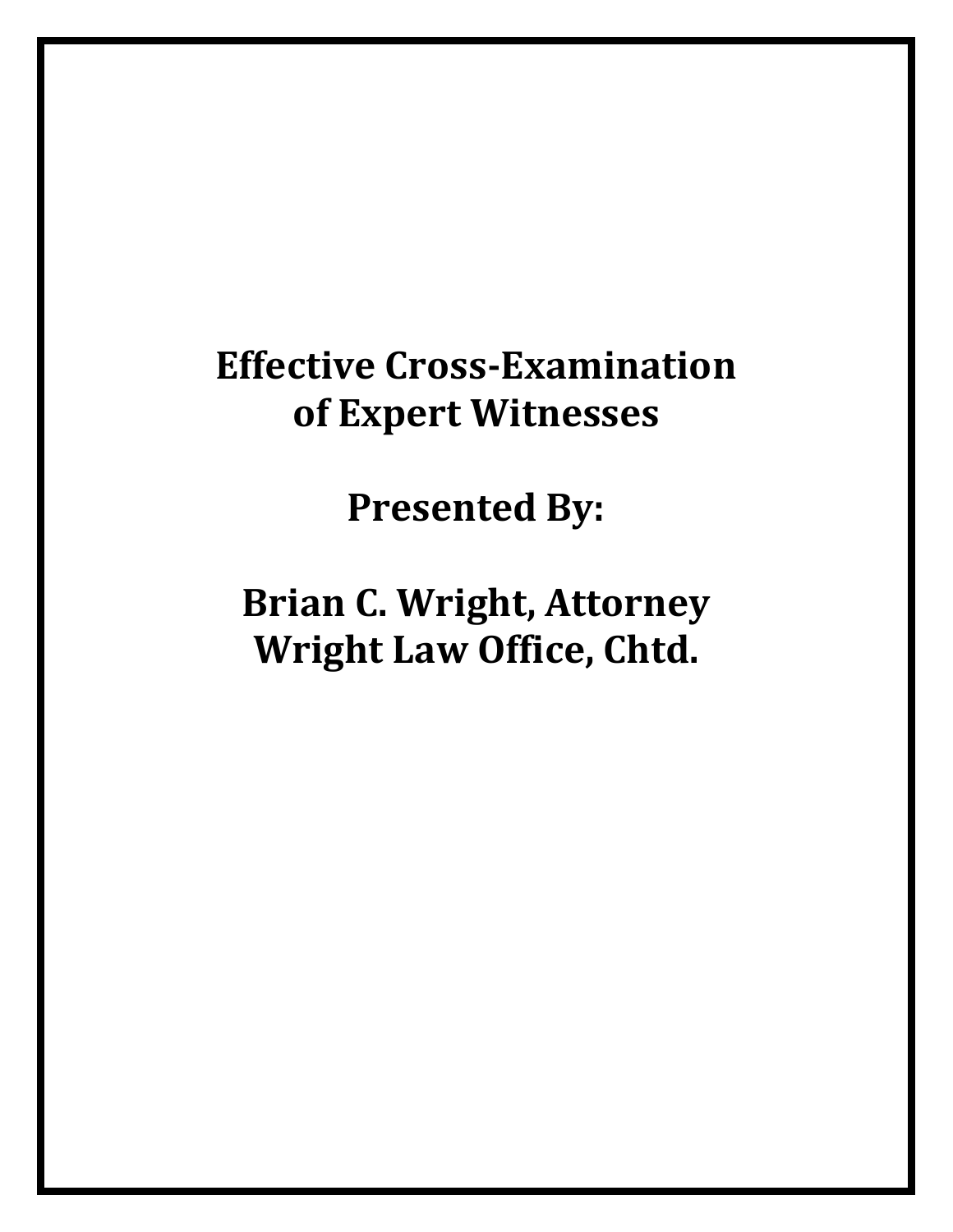# EFFECTIVE CROSS-EXAMINATION OF EXPERT WITNESSES

Brian C. Wright WRIGHT LAW OFFICE, CHTD 117 E. 13<sup>th</sup> St. Hays, Kansas 67601

> Expert witnesses are everywhere. In every type of litigation, on both sides of a case, expert witnesses are called upon to explain and interpret the facts. Experts look back and tell the court what happened, look at the present and tell the court what is happening, and look into the future to tell the court what will happen. They do so with opinions that only they are qualified to give, telling courts about probabilities, possibilities, likelihoods, and certainties. Modern courts have embraced expert testimony, so no matter what kind of litigation, all lawyers need to be ready to find expert witnesses to help their clients, develop and present opinions helpful to their clients, and cross-examine the testimony of experts presented by the opposing side.

> Cross-examination has been referred to as an "art," but I contend it is also part science. There are tried and true methods and procedures that help every lawyer avoid crossexamination disasters, and sometimes, help advance your client's cause. I will demonstrate a few of the methods I was taught, and continue to use, and some that I have developed on my own, with the hope that I can give you some things to consider and think about to improve on the skills you already have.

#### WHAT IS AN "EFFECTIVE" CROSS-EXAMINATION?

Cross-examination of an expert witness doesn't always go well.

When I was a young lawyer, listening to the older lawyers talk about expert witnesses, I thought that every adverse expert was an opponent to be killed in battle. After a few years, I learned that trying to destroy every expert can backfire.

Sometimes it can be counterproductive to attempt to destroy the witness. Rest assured, when most of a jury laughs out loud at you during an expert crossexamination, you are likely to reassess your approach!

I learned that while I had been encouraged to think about going to war and winning every battle, that approach could hurt my client. The analogy to battle is seldom appropriate. Not every witness has to be attacked. Destruction is not always the best goal. Lesser goals can be useful with the right witnesses and the right issues.

Effective expert cross-examination requires preparation, planning, and flexibility. We need to:

- Identify a goal that we can meet.
- Use the best available means to meet the goal.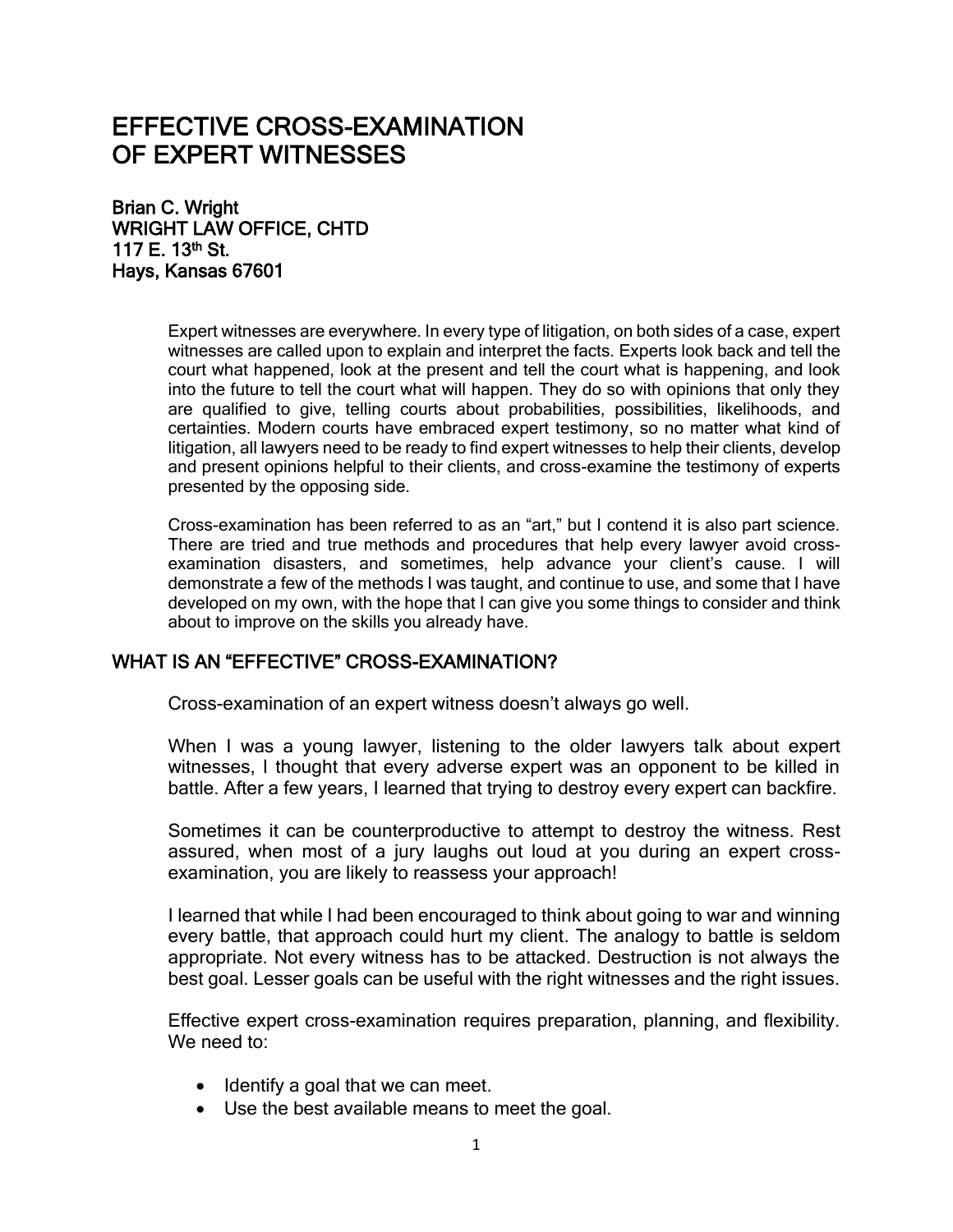Finding the right goal is essential to making the cross-examination effective, because it requires us to think about what we can achieve, and what we can't do. Once we have a goal that can be achieved, we still need to apply the proven methods. Only then can we reasonably expect to change the trajectory established by the expert testimony on direct examination.

Effective cross-examination requires that the questioner is in control of the courtroom. The rules of evidence, combined with the reality of how most judges handle witness examination, allow us to use various means to achieve control of the testimony coming from that witness.

#### 1. GOALS OF EXPERT CROSS-EXAMINATION

An unfocused cross without a specific goal will not be effective. Only when we know our goals can we begin to design an effective cross-examination. Thinking about your goal should be second nature, something you do every time you approach a hearing or trial where an expert will testify.

#### Defining the goal helps bring into focus:

- The best way to prepare for the specific issue
- The best way to prepare for the specific witness
- The best approach to take in cross-examination
- The most effective means to achieve the goal of the cross

#### Goals/purposes of Cross

There are only a few possible goals of cross-examination. They can include:

- Minimize damage done by the testimony of the witness
- Help our case
- Hurt the other side's case. There are two primary methods of doing this:
	- $\circ$  Repudiate the authority of the expert
	- $\circ$  Refute the conclusions of the witness

#### Defining Goals and Focusing the Preparation

The facts and circumstances of a specific expert testifying about a specific issue in our case helps us define the right questions.

We need to know for this case, for this issue, how much or how little we can expect to achieve, within the limitations of facts that have been or can be proven. We hope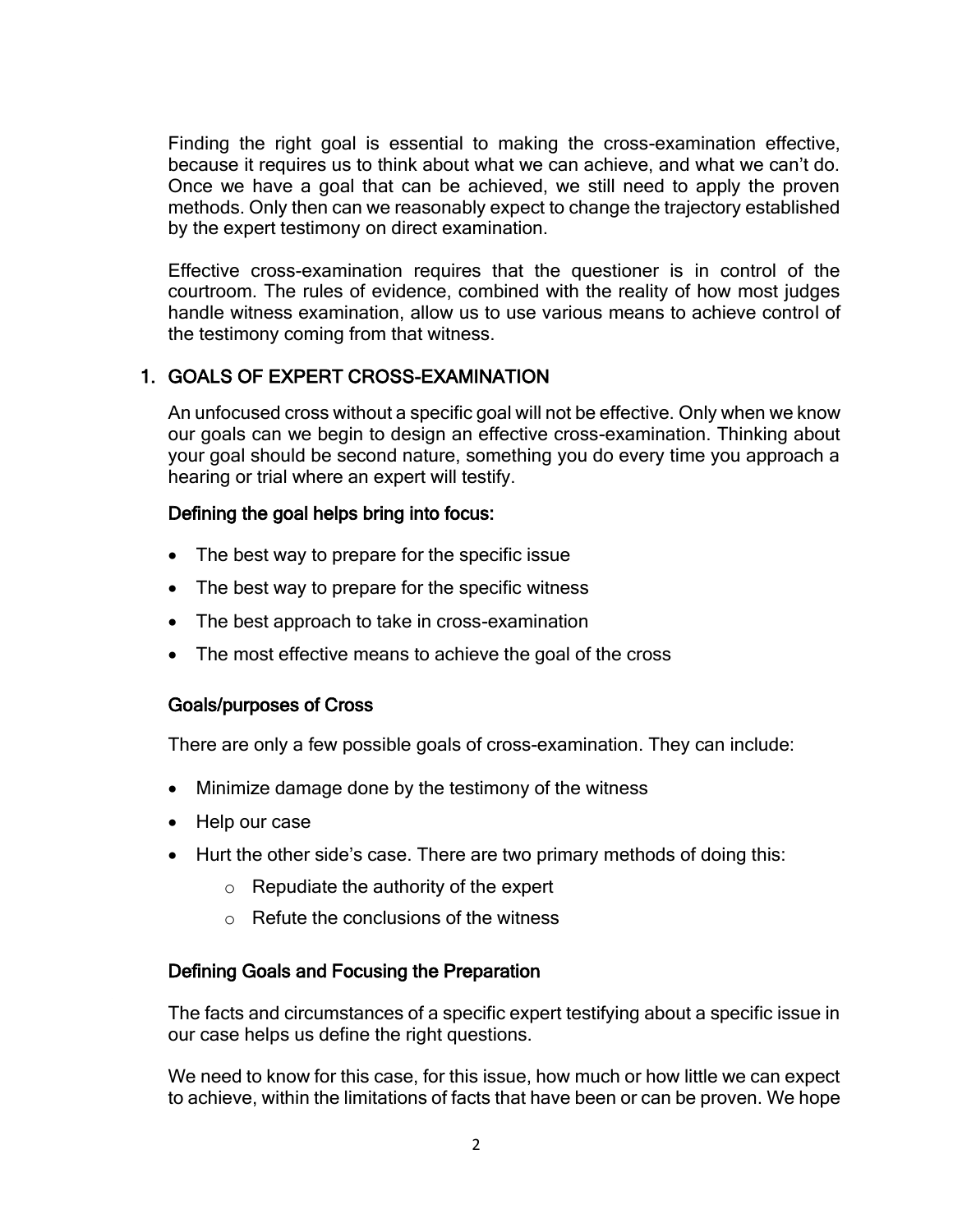to know something about the witness so the questions on cross-examination can be tailored to the witness' characteristics and habits.

We need to find out or figure out what kind of person this witness is, and we must consider what kind of opinion is being presented.

There is almost always something you can cross if you consider the type of witness and the type of opinion. All expert witnesses carry some baggage.

#### What can be accomplished with cross of this expert in this case?

We need make the decision whether it is more helpful to use the expert to prove our points or to attack the expert. It all depends on the specific issue and the specific person we are cross-examining. Think about:

- Is the opinion obviously correct? We aren't going to get anywhere attacking this opinion.
- Is the opinion demonstrably incorrect? We can undermine it with the right kind of information or facts.
- If accepted, does the opinion prove something important or unimportant? We may want to leave alone the unimportant stuff. We might want to attack it anyway, if it helps us attack credibility, so that we can impair the effect of a more important opinion.
- Is the opinion filling a gap in the other side's case? We might try to focus the cross on that gap of proof, to focus doubt on the whole case or claim.
- Is the opinion creating an obstacle to your client's ability to prove a point? Maybe we need to use our facts or our expert's opinions in the crossexamination of the adverse expert.

When defining goals, always be aware of your own expert's opinion. Will the adverse attorney be able to pick on your expert the same way you go after his? Are your expert's opinions honest and well-supported, or a carefully constructed house of cards?

We need to consider the context of the opinion, and the person giving it. We can choose to embrace the helpful aspects of the opinion, and/or to attack the unhelpful aspects of the opinion.

Generally, we do not want to attack an expert opinion and embrace the same expert's testimony within the same cross-exam. It may not look good to attack someone who is making points for your case. If you do that, be sure to separate these parts of the cross examination from each other in your outline, so they do not run into each other.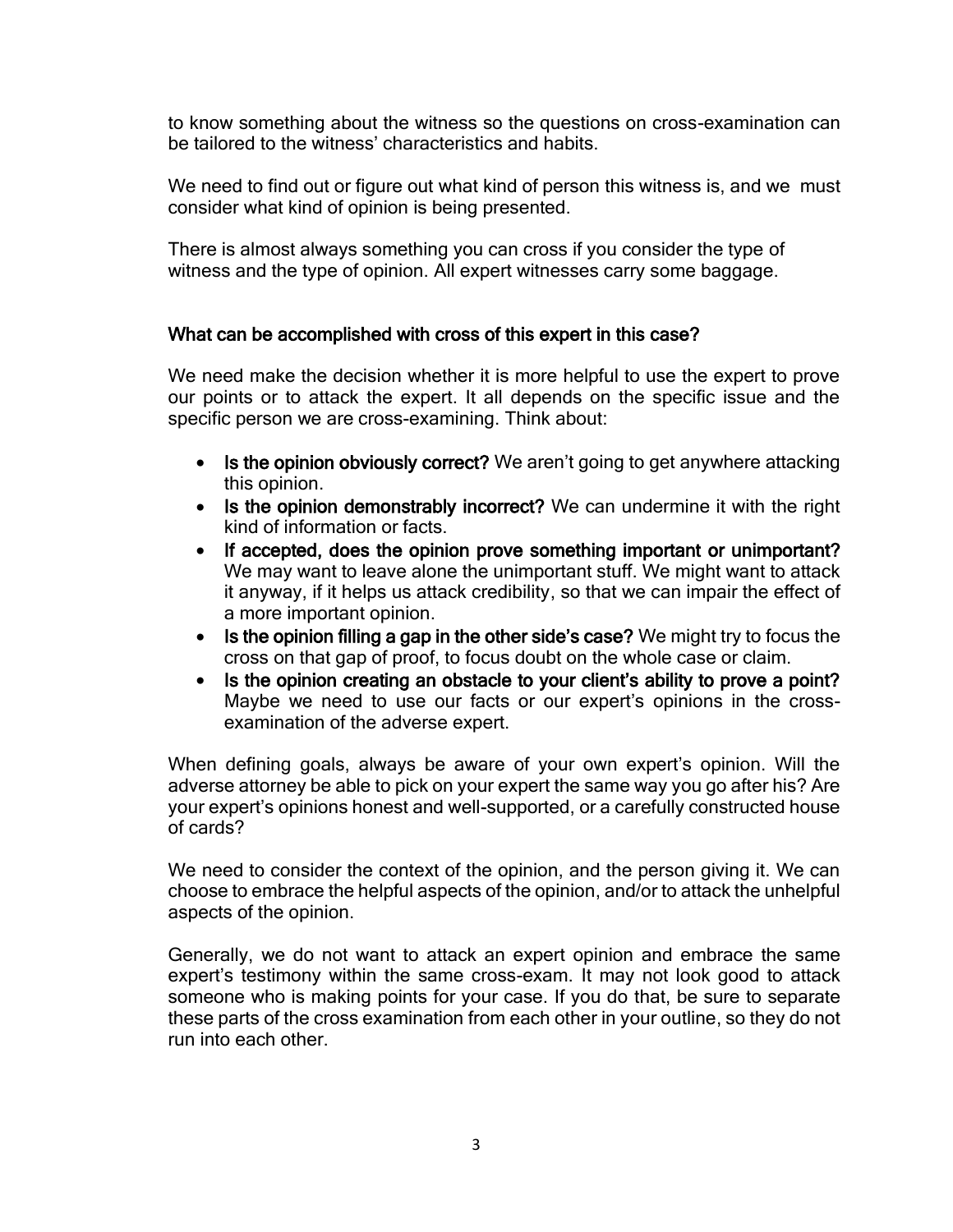#### What kind of person is this witness?

Except for the rare witness whose interest is in providing a free public service to the court system, the parties, and/or the jury, the retained expert witness (and, often, a non-retained expert) has a *purpose* or a *motivation*. These are always the source of cross-examination material.

Common purposes and motivations

- Making money
	- $\circ$  The purpose of the expert may be to receive money in return for the time spent evaluating the facts, rendering a report and/or testifying.
- Fame
	- $\circ$  The expert may be motivated by notoriety.
- On a mission
	- $\circ$  The expert may be motivated by a sense of right and wrong, or strong personal beliefs in the opinions. This is often the case for defense experts in med mal cases. The expert may be on his or her own personal crusade.
- Ivory tower
	- $\circ$  The expert may be completely devoted to the field of study, and he or she may feel a corresponding strong sense of public duty.
- Doing a job
	- $\circ$  The expert may be a public employee whose job includes expressing opinions, like a coroner
	- $\circ$  The expert may be a treating physician of a patient whose condition is at issue in the litigation.

Such motivations are important to the cross-examiner, because for our purposes, the motivation of the expert can be a source of the expert's vulnerability.

Old evidence treatises recognized this fact. Lord Campbell wrote:

Skilled witnesses come with such a bias on their minds to support the cause in which they are embarked, that hardly any weight should be given to their evidence.

Taylor, "Law of Evidence":

Expert witnesses become so warped in their judgment by regarding the subject in one point of view, that, even when consciously disposed, they are incapable of expressing a candid opinion.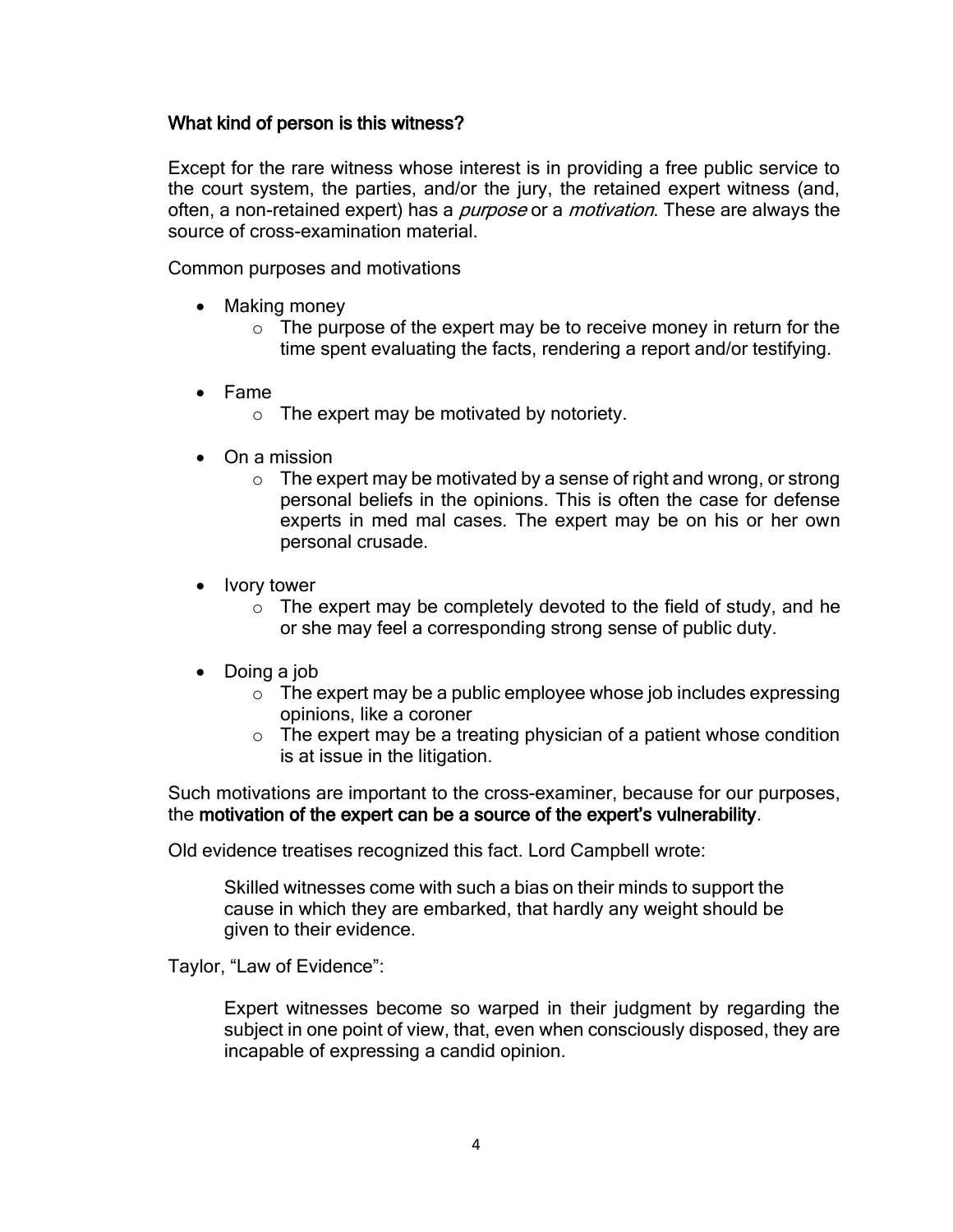Compared to these old treatises, modern rules of evidence are far more tolerant of experts, but for cross examination we are always trying to show that those old evidence experts were right. The key is finding why they "are incapable of expressing a candid opinion" and why "hardly any weight should be given to their evidence." If we know the motivation and purpose of the witness, we can find out whether the opinion is strongly or weakly held and whether the witness truly believes the opinion. Knowing these things helps us fashion an effective cross-examination.

#### What kind of opinion does this person have?

In developing goals for cross examination, we need to consider both the source and the nature of the opinion being delivered by the witness on direct examination. Is this an opinion that the witness truly believes? Why does the witness truly believe in this opinion? Is it likely or unlikely that the witness will have any doubt about the opinion? Is this opinion expressed as a matter of convenience?

The approach to a witness whose opinion is held and expressed "honestly" can be substantially different than the approach to a witness who has presented an opinion that is conveniently shaped to fit the facts of this case, or who selectively perceives the facts so the facts will fit the preconceived opinion. An opinion of convenience is not a legitimate opinion.

We often encounter a witness whose opinion is the same, regardless of the facts of the case. This is an "illegitimate" opinion because it isn't a firmly held belief shaped by the unique circumstances of the case at hand. Though it has obvious vulnerabilities, it isn't necessarily easier to cross-examine.

With professional witnesses and people who testify regularly, the opinions tend to fit themselves to facts in ways that may not make sense to the outside observer. Every expert, like all other people, has a set of filters (or blinders) that affect the way he or she sees and interprets facts from the perspective of that paradigm. The extent to which an expert is willing to adjust his or her opinion as the facts change, makes the witness more vulnerable to cross examination for this opinion that is poorly fitted to to the facts.

We can encounter legitimate opinions expressed by legitimate experts; illegitimate opinions expressed by legitimate experts; legitimate opinions expressed by illegitimate experts; and illegitimate opinions expressed by illegitimate experts.

Each combination requires a different cross-examination approach. We want to attack, disparage, disprove, and expose the illegitimate opinion or expert. We want to be very careful attacking or disparaging legitimate opinions or experts. Far in advance of the testimony we need to do our best to identify which of these combinations applies. Legitimate, honestly held opinions are not likely to be abandoned, and they cannot be effectively attacked head-on.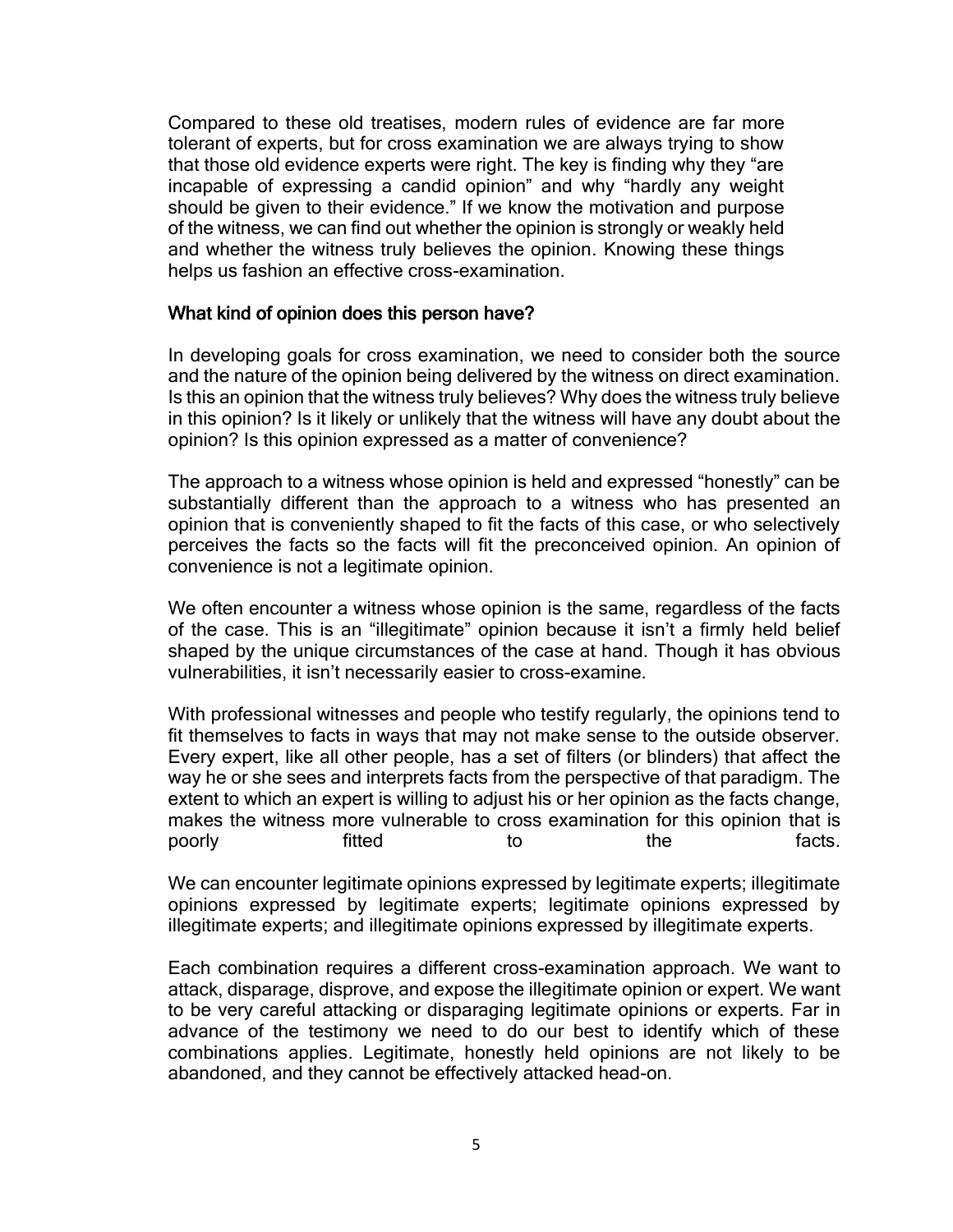In general, if the opinion is legitimately based on special expertise or science in which the witness truly believes, it is better to leave the complicated, specialized knowledge out of the cross-examination and focus the cross-examination on grounds where the expert has no natural advantage. In that case we need to focus on the grounds on which the cross-examiner has the natural advantage.

In contrast to strongly held, well-supported opinions that a witness truly believes, "illegitimate opinions" will be abandoned much more readily by the witness, and can be effectively attacked, even if they are not completely abandoned. An "illegitimate opinion" is one that:

- Has no basis in the facts of the case. This is easy to deal with.
- Is based on a selective choice of the facts to use as the basis for the opinion, or it emphasizes some facts over others. This kind of opinion ignores known facts; discounts or explains away inconvenient facts, and/or avoids mentioning inconvenient facts.
- Is based on a mistaken understanding of the facts. This opinion is illegitimate because we can prove that the expert must have been too busy to sweat the details, or just didn't take the time to carefully review all the information, or was just sloppy, so the opinion is simply wrong. This might lead you to plan to use the cross-exam to draw a contrast between the amount of money paid to this expert, and the "careful, thorough" job the witness will say led to the opinion.
- Reflects a failure to know all the information at hand. This can mean the witness has not adequately prepared, despite being an honest, decent witness. This opinion might be perfectly legitimate, but just a little mistake can make a big difference, especially if we give it extra emphasis during cross-examination.
- Reflects a failure of the hiring attorney to provide key information
- Is malleable, and it may be readily changed or abandoned. We can identify this witness by the words at the end of his report, where he always says:

"I reserve the right to change my opinions in the event of ….."

This is a clear signal that a hypothetical question, assuming different facts, perhaps including your client's version of the facts, can generate a potentially favorable answer on cross-examination. This witness wants to preserve his or her own credibility, often at the expense of the lawyer who hired him or her. The opinion can be effectively attacked, even if the opinion is not abandoned.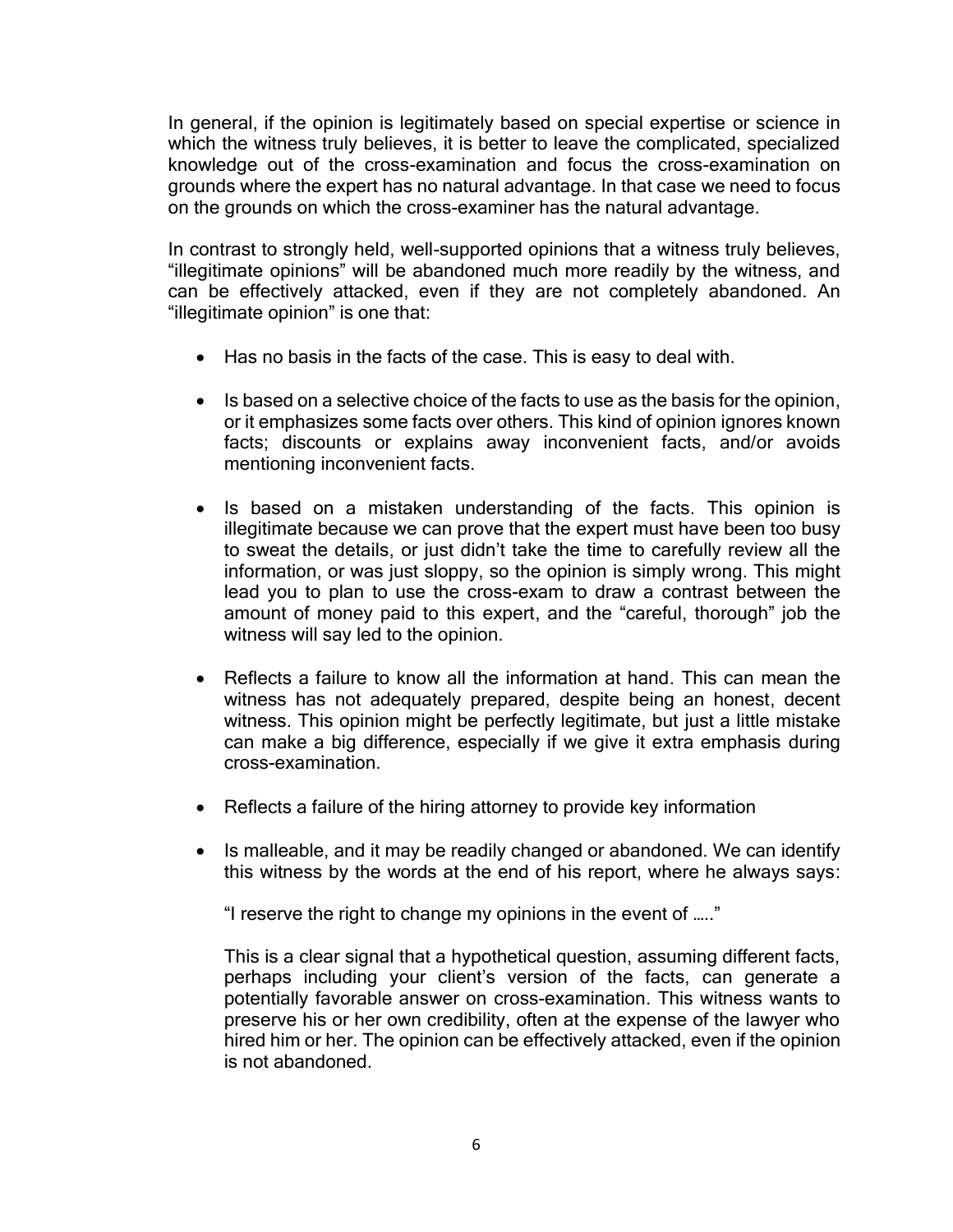• Has no basis or a limited acceptance in the field of expertise. A legitimate expert witness can have an illegitimate opinion. The expert might be well qualified, but the opinion is outside of the accepted parameters of the field of expertise. This presents a classic Daubert problem. This kind of opinion is hard to attack on cross, and it is probably better to deal with it by filing pretrial motions.

# 2. PLANNING FOR EFFECTIVE CROSS-EXAMINATION

#### Know your material

The jury will assess your depth of knowledge and commitment to the case by your demonstrated ability to handle the details of cross-examination.

When you appear vague on the details, the jurors may conclude that you are unconcerned about the finer points of the case. Thorough preparation also will ensure that the witness appreciates your competence, which can be very helpful in establishing control over the witness. But your most important audience is the jury. That jury should never doubt your commitment to the details.

#### **Discovery**

Pretrial preparation involves discovery methods and background investigation. We must focus on what is needed and what we are willing to do to get it. We must ask: what are the weapons that can be used? Are those weapons worth the effort? How do I get the information?

#### Essential Information

Our preparation must include at least some of these key areas of knowledge or inquiry:

- Knowing the facts of the case is most important. This is one advantage the lawyer can most easily gain over the expert.
- Research the background of the expert
- Review depositions of the expert taken in other cases
- Contact lawyers who have encountered the expert
- Check for advertisements or expert listings
- Carefully review all aspects of the expert's curriculum vitae to ensure that it is accurate in every material respect
- Search the internet
- Look at the expert's own web pages
- Look for their participation in online discussions
- Learn about the substantive field of expertise that underlies the opinions in the disclosure or report of the expert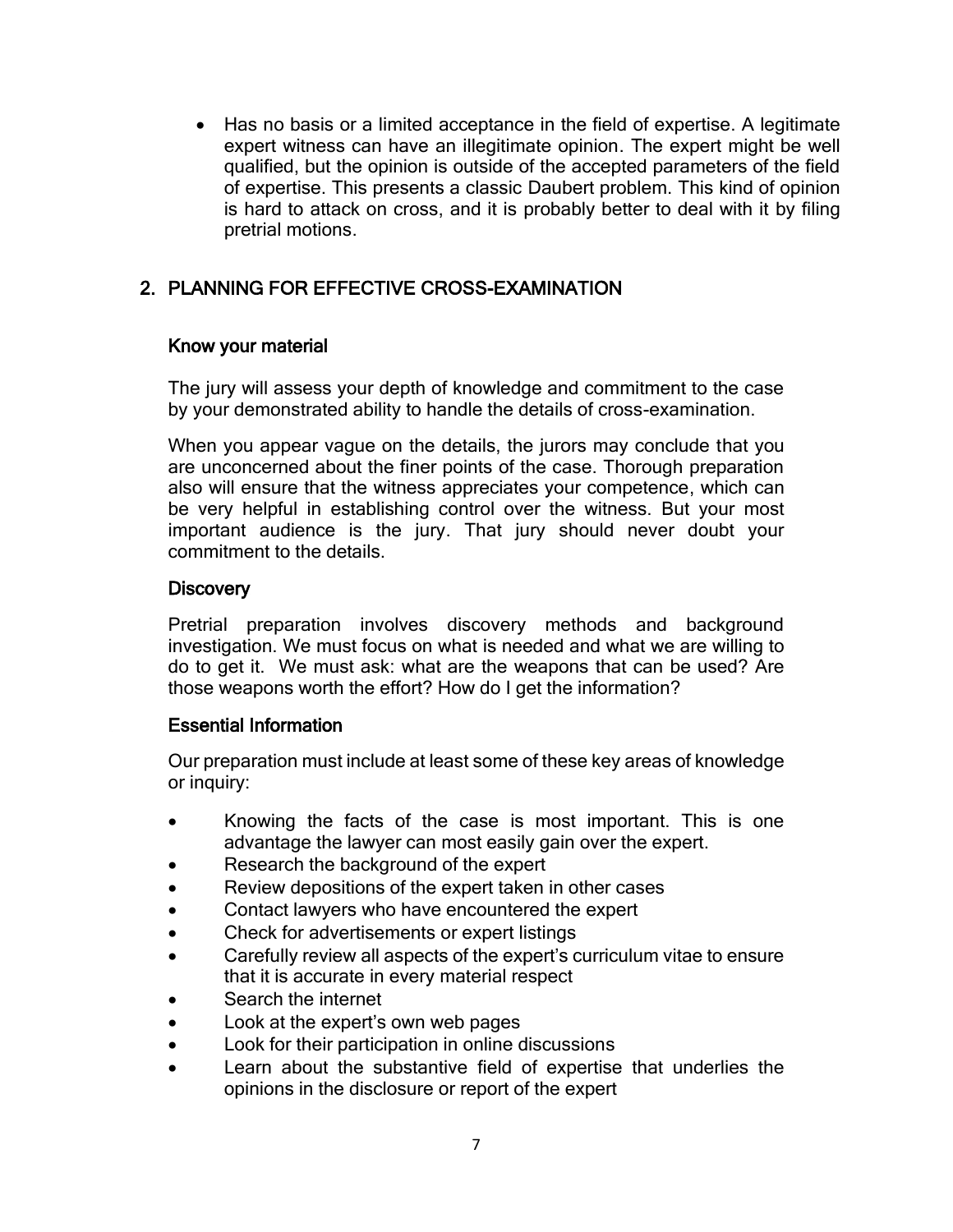- Figure out the substantive basis for the opinion itself
- Obtain the communications between the expert and the attorneys (but keep in mind the limitations on discovery of these communications)

#### Rules of Evidence

Keep in mind that what you are ultimately going to do is to present evidence. Much of cross-examination is style and technique, but the substantive content that holds the case together is evidence.

Anticipate problems with the authenticity and admissibility of documents needed for cross-examination.

Prepare trial briefs or motions in limine. You want the cross-examination to move as seamlessly as possible.

With expert witnesses, first and foremost, it is important to master the report and/or deposition taken in the case at hand because they represent the greatest opportunity for impeachment. But other items can be equally effective if handled properly.

#### Decide what points to make

You have to know the points that can be made with the witness. Before trial, write them down, because it is critical to make a list of what should be accomplished on cross. Then figure out exactly how you are going to make the points. There is no substitute for taking the time to think about this case, this witness, and nothing else. Review the deposition, your notes, and the documents, again. I often get my best ideas after working through everything more than once.

Now we must figure out how to make these points and how to package them to enable effective communication of the points to the jury.

#### **Outline**

In developing the cross-examination outline, ask yourself what you want the jury to remember about the expert during closing argument. Do you want the jury to remember that the expert was dishonest, exaggerating? Do you want the jury to remember the expert was a little too eager to give the critical opinions?

I find it helpful to use the points that are going to be made in the closing argument as a starting point for the development of an outline for the cross examination of the expert witness. There ought to be several points that I want to make during the closing argument, and there out to be at least one or two of them that can be made through the expert witness. Of course, PIK 102.4 contains this admonition: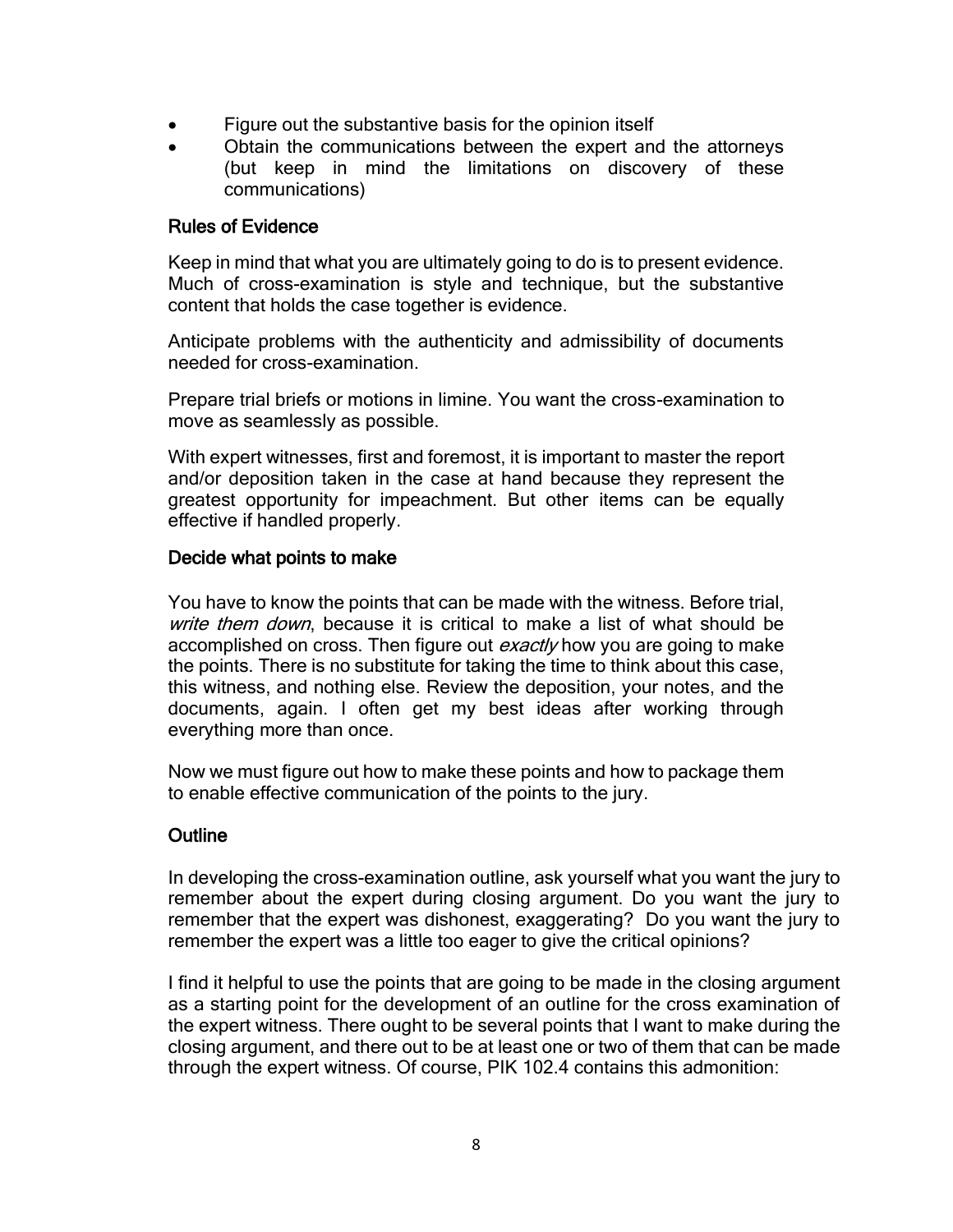Statements and arguments of counsel are not evidence, but they may help you understand the evidence and apply the law. However, you should disregard any comments of counsel that are not supported by the evidence.

My closing argument is not evidence, at least according to the PIK instruction. But when I am in control, and while cross-examining an expert, my statements and arguments are evidence, if the witness adopts them, endorses them, blesses them, or is hoisted on his own petard by them.

So, I want to formulate questions and topics for the cross using my best arguments so they will be supported by the evidence.

Knowing the goals and the points that *can* be made, the next step is determining the best points you *should* make.

Finally, put them in order from best to worst.

The outline should *always start with the strongest point first*. The next best point should be the last point in the outline. Take these two points and separate them. When you stand up to start the cross-examination, you want a guaranteed winner to start, and a guaranteed winner to finish your cross examination. If those two points are handled well, everything else is of secondary importance.

In between the very best point and the second-best point are all the other points that need to be made with the expert. These can follow any logical progression that fits the circumstances of your case best. It can be a chronological list. It can be a list that goes from one topic to the next, or issues that are important in the case. It can deal with facts. It can deal with opinions. It may relate to your own expert's opinion. It can deal with learned treatises.

If a point is worth making on cross-examination, decide how best to make it. Keep in mind that patience is a virtue in cross-examination. The jury must understand the context of a given point. The goal is not just to reach the destination. The goal is to lead a journey—a search for truth—on which the jurors want to accompany the lawyer. The cross examiner needs to be willing to lead the journey.

To bring home the point clearly and concisely, take the jury through each step towards the conclusion. By the time you get to the conclusion, it should seem inevitable.

The outline itself should contain whole quotes, or at a minimum, the key phrases and words of any impeachment material you might have. The backup documents should be readily available in hardcopy or electronically to confront the witness with a visual.

Developing a good cross-examination outline is very useful. In the heat of the battle, being organized, effective and quick to the point is critical.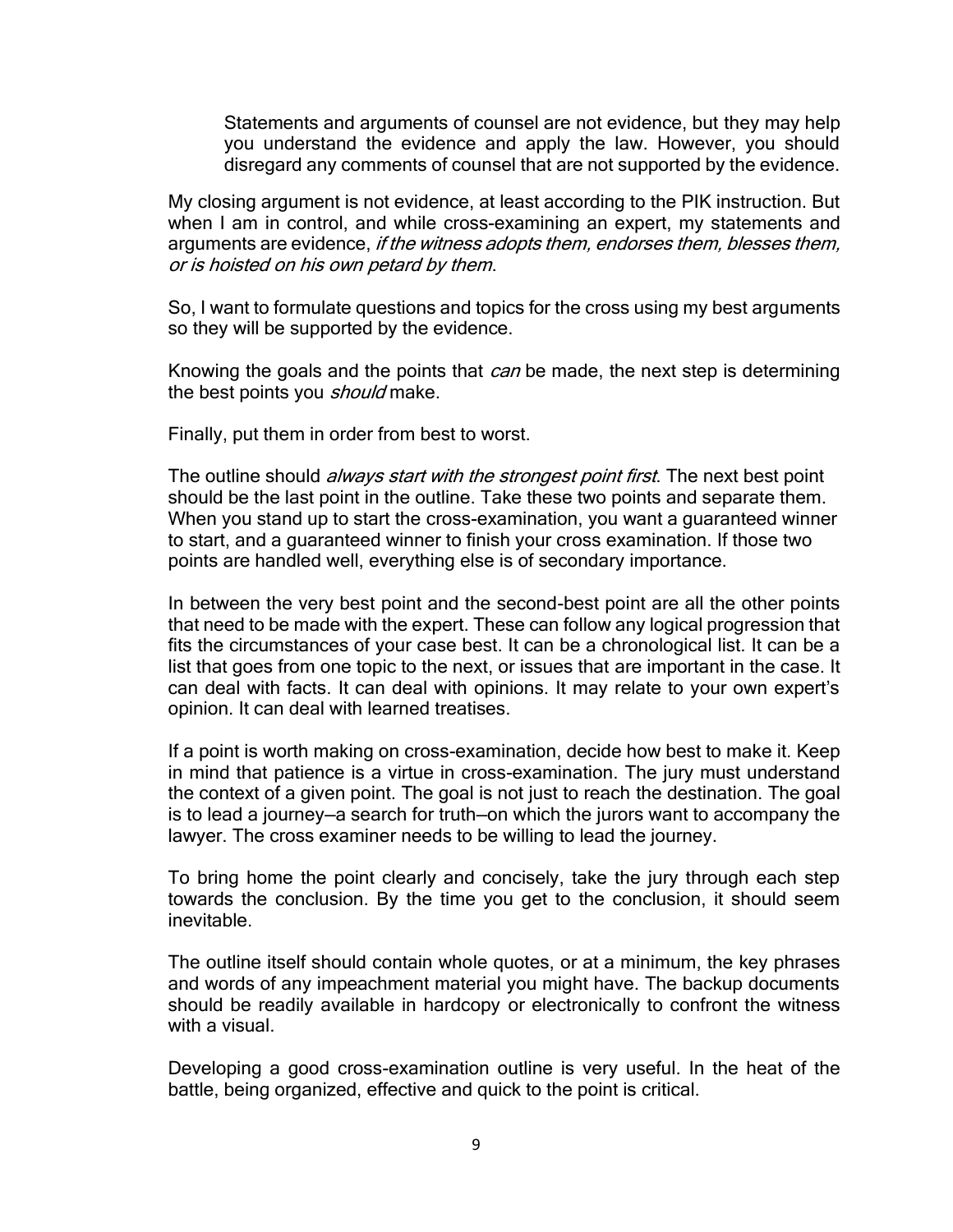But surprises happen, and in mid-cross, you may want or need to pursue a line of questioning that is out of order in the outline. An article, document or transcript may be needed unexpectedly for impeachment. All these items must be accessible immediately. You must find your own method that allows you streamline your outline and the materials to be used so that you can move around easily. It helps to have the confidence to work from a shorter outline.

You can use separate outlines for each major point. This is especially helpful when you have a lengthy cross-examination. Divide up your outline and the attachments into discrete units that can work on their own, or together, in order or out of order, and with a back-up plan for each anticipated adverse ruling or answer that you might encounter. This is when your preparation will distinguish you from the unprepared lawyer.

## 3. CONDUCTING AN EFFECTIVE CROSS-EXAMINATION

#### Leading questions

You should almost never ask an open-ended question to an expert witness, except if the answer to the question literally makes no difference whatsoever. This old rule is a good one; using only leading questions advances one of the important dynamics of the courtroom—control. Control allows the cross-examiner to be forceful, fearless, knowledgeable, informative, and most importantly, credible with the jury.

#### Technique and Art of Cross-Examination

Be sure that when the witness concedes a point, the jury understands the advantage. There has to be some dramatic flair or some means of drawing attention to the concession. You can use a change in tone of voice, or movement from the podium. Feign inability to hear the answer, or "make sure all of the jurors heard it." Make the witness repeat it.

All of this involves style and judgment. Highlight and illustrate for the jury. Enumerate key concessions so the jurors can see them. This can be an important way for jurors to remember the points made. They hear the points, and then they see the points. Any time a point can be visually made or recorded, do so. It allows counsel to relate back to this visual point during closing argument.

Demonstrative exhibits or other visual aids generally make crossexamination more interesting, and the more interesting the crossexamination, the more attention the jury will give it.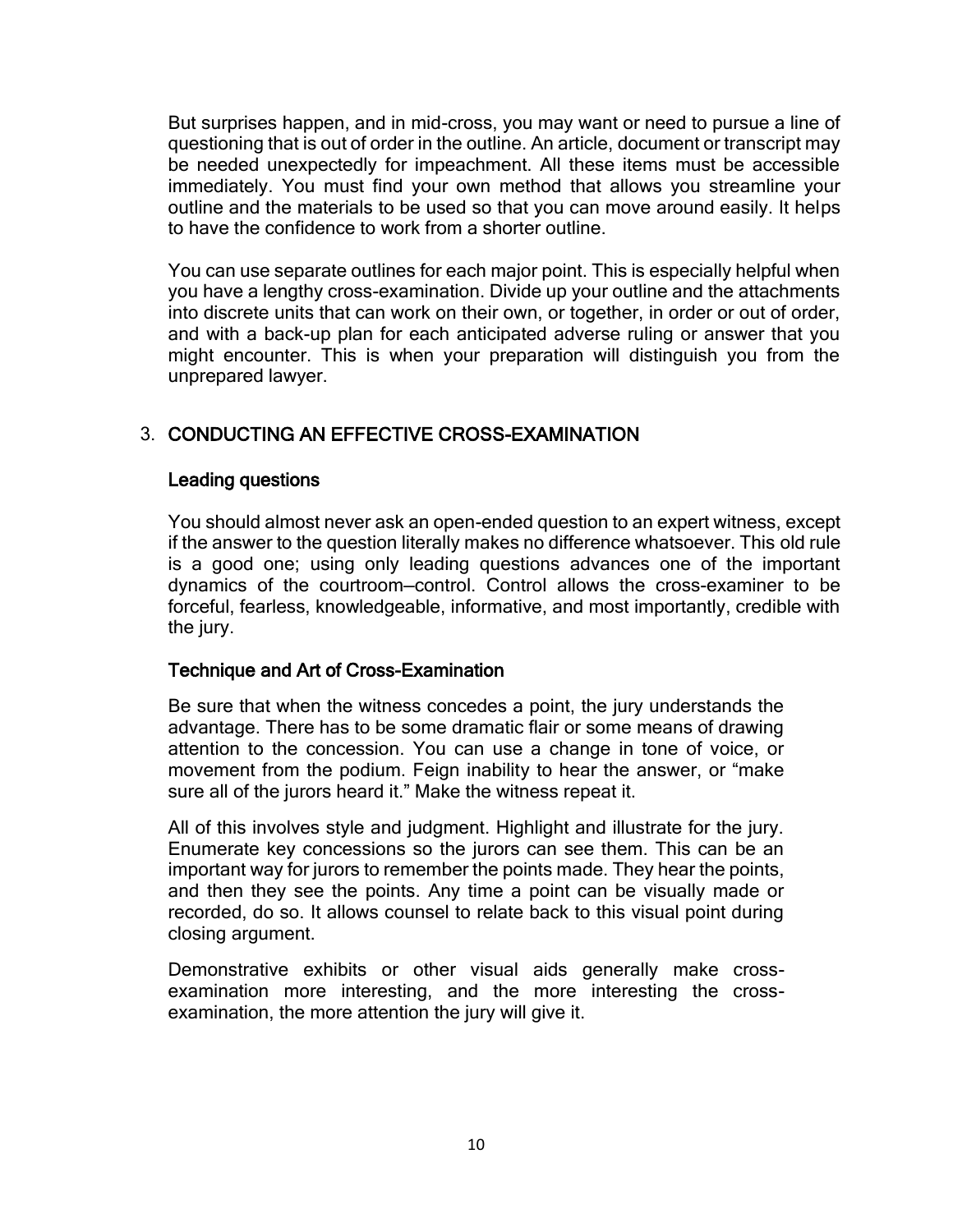#### Application of the rules of evidence and the burden of proof

On direct examination, expert witnesses are required to state opinions to a reasonable certainty within the field of expertise of the witness. On direct exam, your adverse party and the expert carry an extra burden: not only must the opinion be to a reasonable level of certainty within the field of expertise, but it must conform to the requirement that the opinion express the probability–as opposed to the possibility—that the conclusion is correct and true, i.e., that it is (or was at the time of the incident) reality.

The law specifies that an expert opinion must be reasonably probable and expressed to a reasonable certainty. It has long been the law of Kansas that expert witnesses "should confine their opinions to relevant matters which are certain or probable, not those which are merely possible." Nunez v. Wilson, 211 Kan. 443 (1973); see also Ratterree v. Bartlett, 238 Kan. 11 (1985) ("opinions by expert witnesses should not concern matters which are a mere speculation or conjecture."). When medical experts provide opinion testimony, the expert must give such opinions within a reasonable degree of medical probability. Pope v. Ransdell, 257 Kan. 112, 122 (1992).

Proof of proximate cause has to "afford a reasonable basis for the conclusion that it is more likely than not that the conduct of the defendant was a cause in fact of the result." Yount v. Seibert, 282 Kan. 619, 628 (2006).

For experts presented by an adversary with the burden of proof, the crossexamination can always focus on the two components of the required opinion probability and certainty. During cross, the court can't stop us from referring to these two terms repeatedly. After all, these are the terms required by the law. As a cross examination technique, this reemphasizes and reiterates the burden of proof requirement that is imposed by the law on the other party.

As a matter of persuasion and rhetoric, the more times I can repeat my references to the burden of proof and the need for certainty, the more I can reinforce in the jury's mind that the adverse party has failed to meet the burden of proof. The desire here is to awaken the jury's natural cynicism, so I can help the jury to question the authority of the expert witness.

We can do this because extraordinary latitude is given to the cross-examination of experts. Pope v. Ransdell, 257 Kan. at 112. Using the broad scope of crossexamination that is allowed by the rules and case law, it is always a good idea to raise questions about alternative explanations for the conclusions and opinions of the expert called by the party with the burden of proof. In Pope, cross-examination of expert witnesses based on questions about possibilities was explicitly endorsed. The Court must give "great latitude" in cross-examination of experts so that the "intelligence and powers of discernment" of the witness can be tested and submitted to the jury so it can determine the value of the testimony in light of the witness's capacity to form a correct opinion. Pope, 251 Kan. at 123. Questions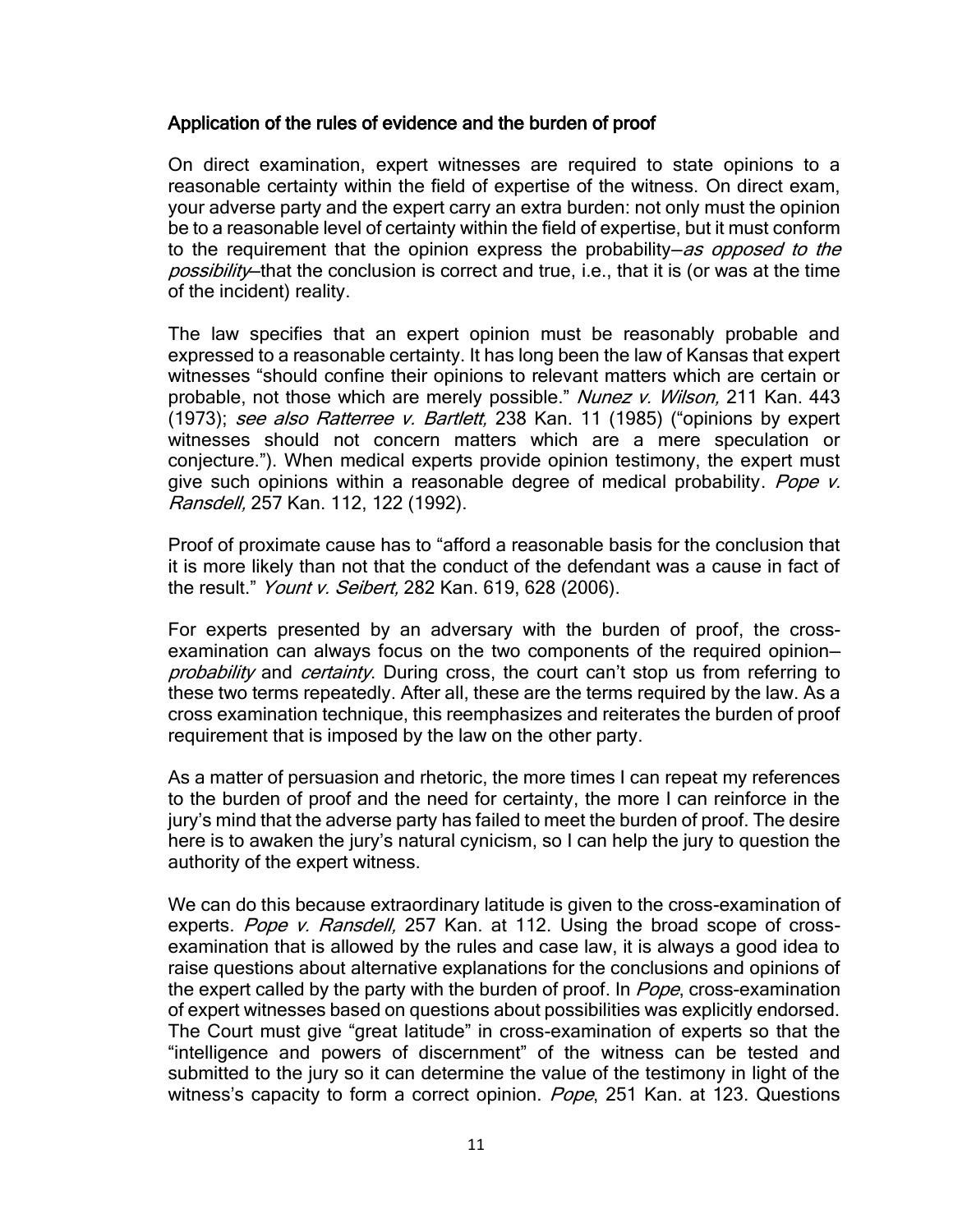about any number of various possibilities regarding the cause of the plaintiff's injuries were allowed in *Butler v. HCA Health Services*, 27 Kan. App. 2d. 403 (1999).

### 4. FULFILLING THE GOAL OF LIMITING DAMAGE

Find basic points of agreement that the witness can agree upon. These can include simple opinions, but they can also include factual information.

Limiting damage can be achieved with getting the expert to agree to some basic points; these can include any fact or opinion that the witness might agree upon, including even the simplest point, with the goal being to have this provide some support for any fact in your case so that something (anything) positive can come out of this cross-examination. Examples:

- "That doesn't mean…"
- "You are not 100% certain…"
- "It is not guaranteed…"
- Alternative possible explanations for the opinion on causation or damages might also be worth exploring. The case law allows you to do this.

You might get lucky and have an expert who disagrees with even the most agreeable basic principles, in which case you have one you don't even need to attack, because his or her bias will be obvious.

In general, what you want to do to minimize damage or help your client's case is to bring the expert "into the fold." This is done by having the witness agree to anything that you ask him, all in terms of facts that are favorable to your client's case. Find the points that no one can disagree upon, make those points, and move on with this witness, or sit down, and save your major points for another witness.

Careful and judicious questions that seek to bring out separate facts and separate points from the knowledge or experience of the expert that tend to support the theory of the examiner's own side of the case usually produce good results. This can bring out scientific facts (not necessarily opinions) from the knowledge of the expert that will help your side, and therefore, tend to decrease the weight of the opinion that the expert has given.

There is no reason you cannot cross examine an expert witness on the facts of the case. Use the opportunity. In some cases, you can even get evidence into the record that is otherwise inadmissible. See, e.g. Fed. R. Evid. 705 and Fed. R. Evid. 703.

I have seen this done, with devastating consequences, against me. However, you have to keep in mind, what the expert evidence statutes (K.S.A. 60-256) and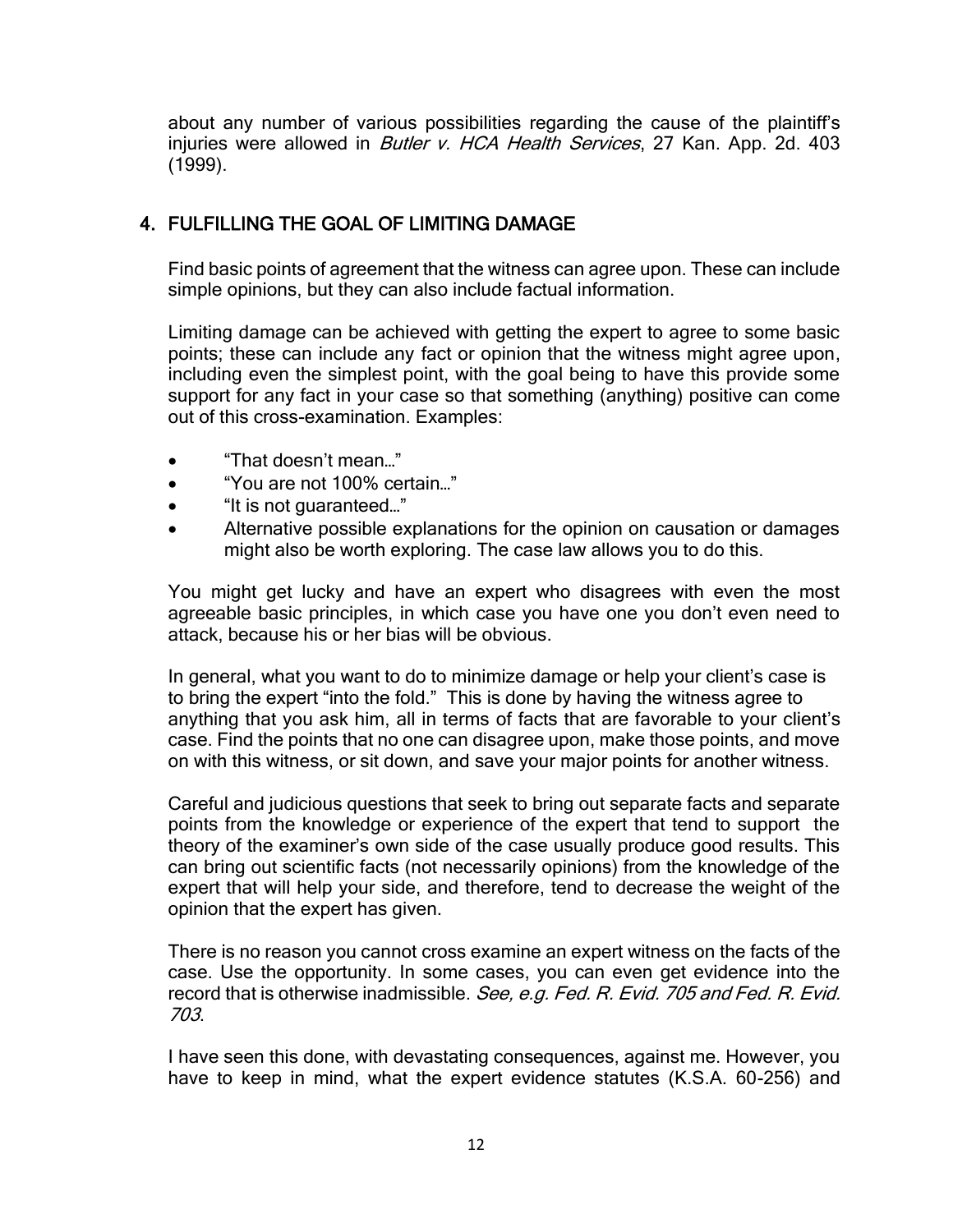Federal Rules of Civil Procedure allow, because they may limit your ability to do this.

#### 5. FULFILLING THE GOAL OF ATTACKING THE EXPERT OR THE EXPERT'S **OPINION**

When taking on the expert directly, preparation, or the lack of it, will show.

When attacking an expert or the opinion directly, pretrial preparation is even more important. Use both discovery methods and informal background investigation.

You must focus on what you need and what you are willing to do to get it. You must ask yourself: what are the weapons that can be used? Are those weapons worth the effort? How do I get the information?

Preparation must include at least some of these key areas of knowledge or inquiry:

- Knowing the facts of the case is most important. This is one advantage you can easily attain against the expert.
- Research the background of the expert
- Review depositions of the expert taken in other cases
- expert witness databases are available from which to gather background information on a particular expert
- contact lawyers who have encountered the expert
- check for advertisements or expert listings
- carefully review all aspects of the expert's curriculum vitae to ensure that he or she has been accurate in every material respect
- Search the internet
- Look at the expert's own web pages
- Look for their participation in online discussion
- Learn about the substantive basis of the field of expertise that underlies the opinions in the disclosure or report of the expert. But don't make the mistake of thinking you really know it!!
- Figure out the substantive basis for the opinion itself
- Obtain the communications between the expert and the attorneys, but keep in mind the limitations on discovery of these communications. See, e.g.  $60-226(b)(5)(B)$  & (C)

#### Repudiating the Expert's Authority

Repudiate: "to reject the authority or validity of; refuse to accept or ratify"

Effective repudiation removes the veneer of expertise and/or credibility associated with the expert. This is effective because it gets at the heart of what attracted the other side to the expert in the first place. This witness was chosen because of qualifications, extensive knowledge, impressive academic credentials,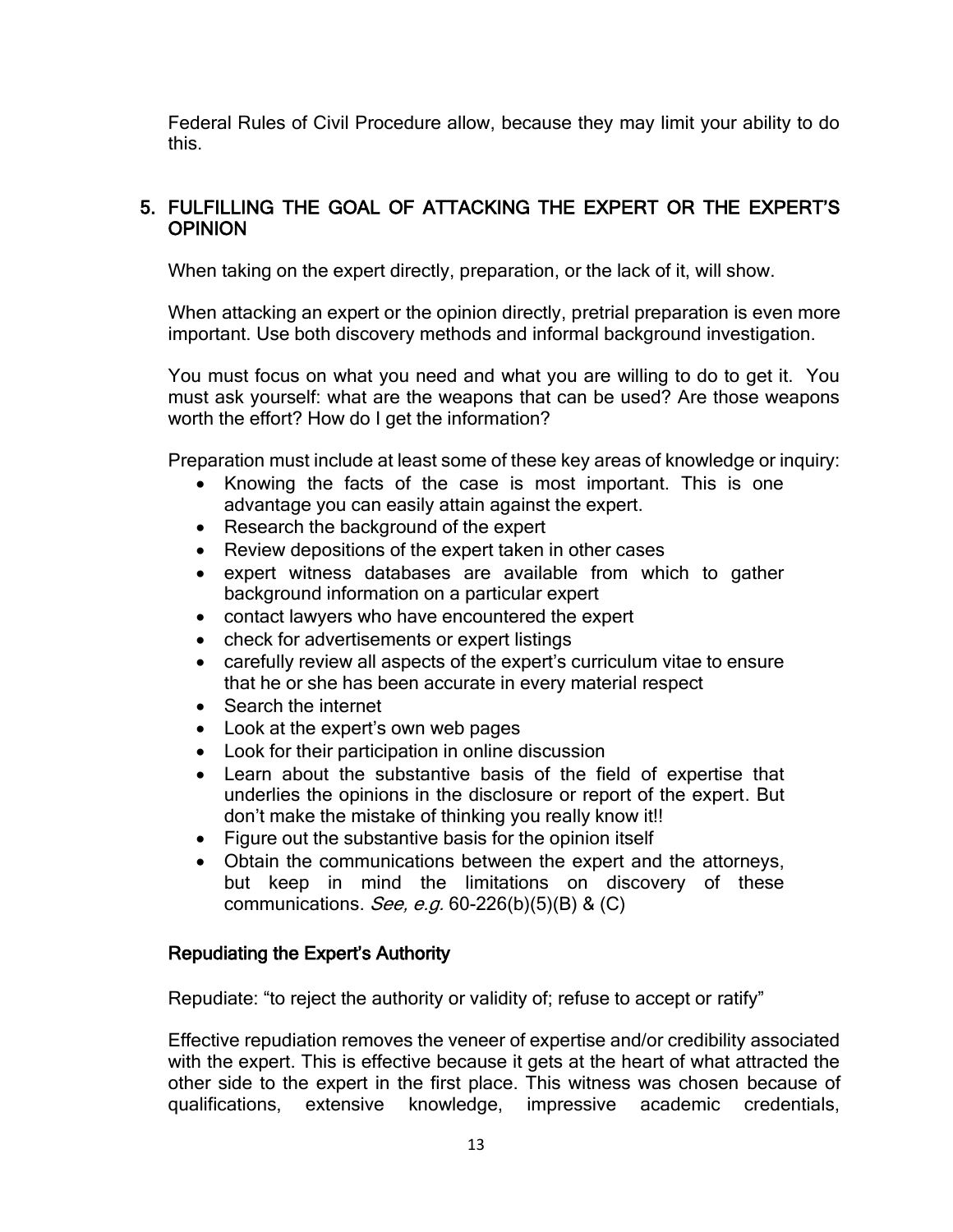publications, and presentations made at important gatherings of other professionals.

There is an inverse correlation between the veneer of reputation/credibility and the impact of impairing or repudiating the reputation or credibility. Often the greater the reputation or veneer of credibility, the easier it is to take apart that edifice. "The bigger they are, the harder they fall."

#### Encourage the witness to be or appear to be unreasonable

You can quickly remove the advantages of reputation by contrasting the precise nature of that reputation within the context of the issue in the present case. For example, an academic doctor or other expert may be in the "ivory tower,' and may not be familiar with the real issues "in the real world." Simple examples may suffice. The expert may be "too important" to participate in the mundane or routine aspects of your case might help show that the other side is relying on his reputation instead of the content of his opinions. A "very important" witness may have gotten to the point where he expects his reputation will be all he needs, and he may have foregone the detail work needed to be persuasive about this case.

A professional witness is always partisan, ready, willing, and eager to serve the party calling him. Those facts, should be in the mind of a cross examiner at all times. An expert called against you who is a professional witness is prepared to do all the harm that he can and will avail himself of every opportunity to do so.

The witness should be encouraged to betray the partisanship. If the witness shows a propensity for overstatement and argumentative answers, consider encouraging him to volunteer statements and opinions and to give unresponsive answers. The simplest methods of repudiation may be the most effective.

Consider these simple techniques:

- If you know the witness will give testimony that seems incredible, then push the expert further and further out on a limb. It's easier to make him fall the further out you push him.
- Make the witness seem unreasonable. If he isn't willing to concede the simplest point, by all means keep giving him opportunities.

Sometimes you may want to abandon leading questions. Generally, when you ask open-ended questions, you are handing the expert the opportunity to expand upon his opinion or his basis for the opinion, especially in ways that may not have been fully explained on direct exam.

Here are some examples of when you do not need to ask leading questions. But it's still best to know the answer before you ask.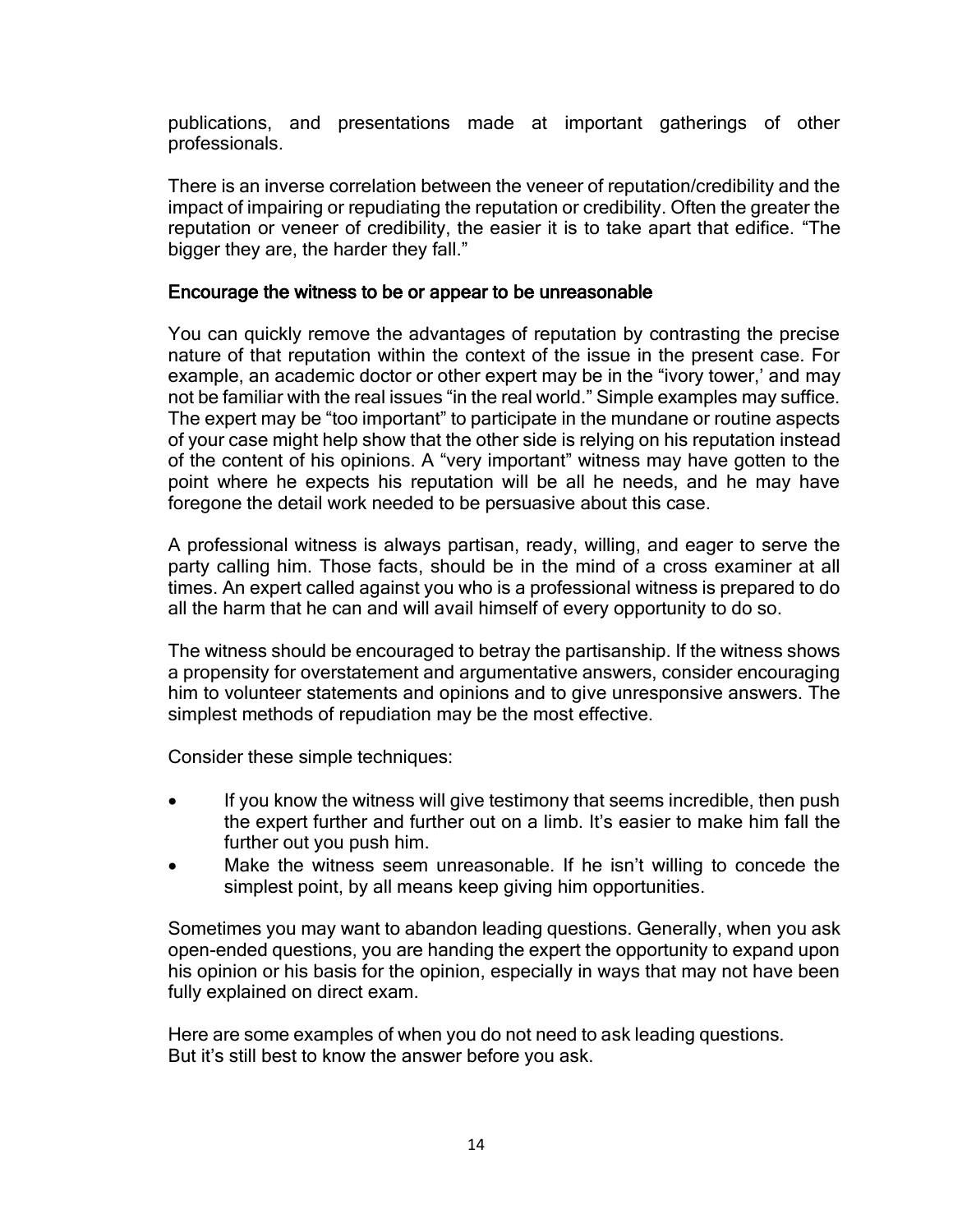- Q. Why don't you just tell the jury how many times you have testified in a court of law?
- Q. How much money did you make last year testifying?
- Q. Of the thousands of learned treatises published around the world, tell the jury how many have asked you to publish the theory you have expressed in this courtroom?
- Q. How many other experts between here and your location would have qualifications similar to yours?

#### Impeachment

It can be very useful to attack the expert with collateral/tangentially related information. This is done by impeachment of credibility or the use of prior inconsistent statements.

Formal impeachment of credibility relies on information that usually would not be admissible except as to the credibility of the witness. It includes the classic impeachment elements:

Bias **Prejudice** Interest Corruption.

But PIK allows you to impeach in other ways:

IMPEACHMENT

In deciding the weight and credit you will give to the testimony of a witness, you may consider, along with all the other evidence, all evidence that affects the credibility of the witness, including:

Evidence of prior conduct of the witness.

Evidence that on some former occasion the witness, made a statement, acted in a manner, testified, inconsistent with testimony the witness gave in this case.

Evidence that the reputation of the witness for honesty or veracity is bad.

Evidence of the interest the witness has in the result of the trial or reasons the witness might favor one party over another.

Evidence that the witness has been convicted of a crime involving dishonesty or false statement.